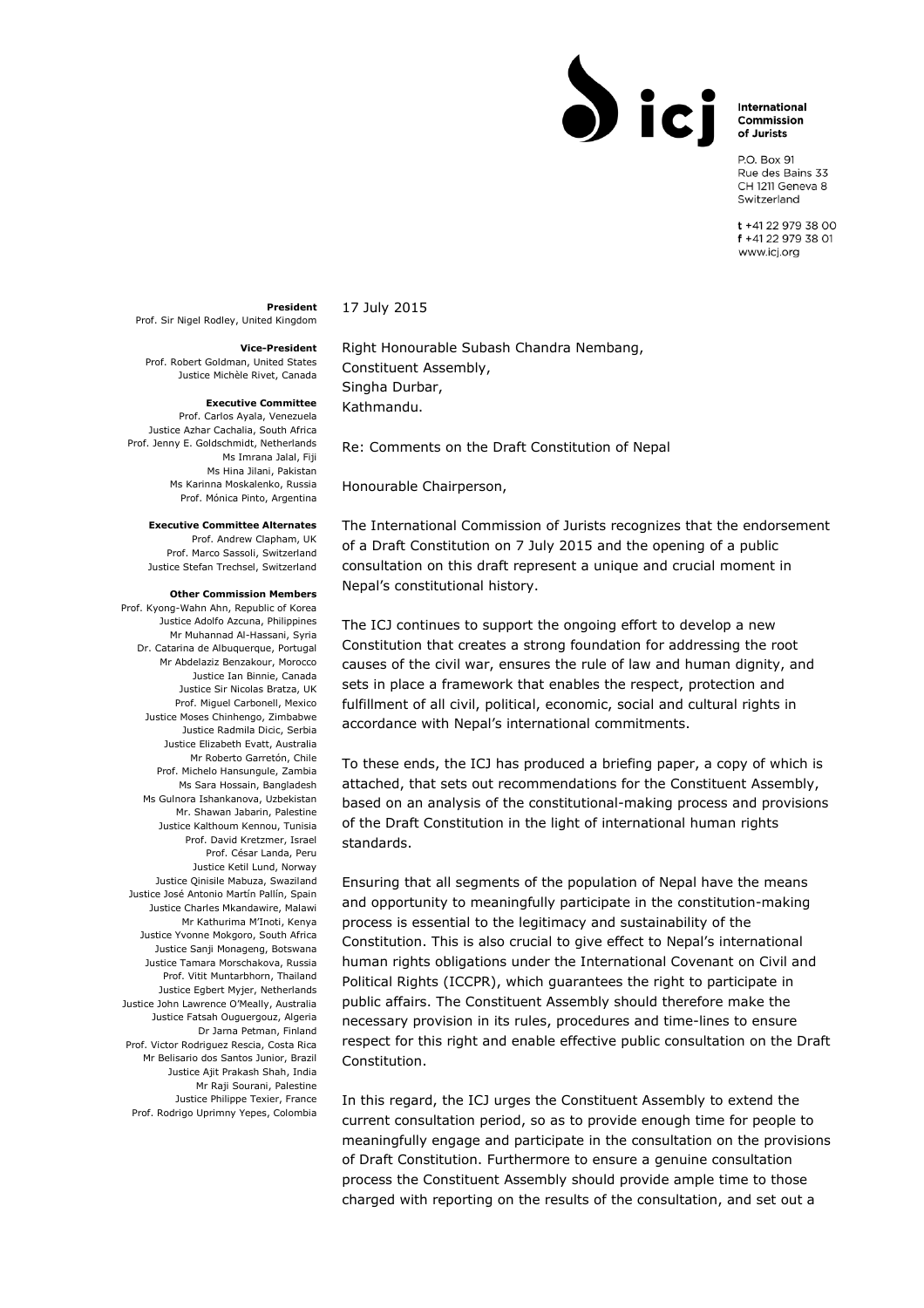process that enables the Constituent Assembly to reflect and take action on recommendations received.

The ICJ's concerns and recommendations, based on its analysis of provisions in the chapters on citizenship, fundamental rights, judicial independence and emergency powers in the Draft Constitution, in the light of Nepal's obligations under international human rights law, include the following:

**Citizenship by Descent**: Article 12 is a step back from the equivalent provision in the Interim Constitution. It requires both that both the mother *and* father be Nepali for a child to qualify for citizenship by descent. This is discriminatory, and risks statelessness for the children of single women, abandoned women, widowed women, and other vulnerable groups. International norms require states to take steps and introduce safeguards to prevent statelessness. The ICJ recommends that the text be modified in conformity with international norms, to prevent discrimination and statelessness.

**Citizenship by Naturalization**: Article 13 places a 15-year residency requirement for foreign men married to Nepali women, but there is no such req*uir*ement for foreign women married to Nepali men. As written, the draft provision therefore violates the right to equality, and requires revision. The ICJ recommends that the revision of this article ensure, among other things, that the provision is not discriminatory, including by removing, the 15-year domicile requirement for any male foreign national married to a Nepali citizen.

**Rights of Non-Citizens**: Several provisions in the fundamental rights chapter of the Draft Constitution limit the guarantee of the right to citizens of Nepal, including Articles 23 (right to equality), 30 (right to property), 32 (right to information), 36 (right to education), 38 (right to employment), 40 (right to health), 41 (right to food), 42 (right to housing), and 48 (right to social security). Other provisions state that non-citizens are not entitled to certain protections, for example articles 25 (right to justice), and 28 (preventive detention). With very few exceptions, notably some aspects of the ICCPR Article 25 regarding voting and political participation, virtually all rights must be guaranteed to citizens and non-citizens alike. Therefore, the ICJ recommends that these articles be amended to apply to "persons" instead of "citizens".

Articles 25 and 28 contain references to "citizens of enemy states". The phrase is vague, broad and undefined, and can potentially limit individuals from accessing essential constitutional safeguards and protections, and violate their human rights. Therefore, the ICJ advises that the exclusions be removed from these two provisions

**Right to Equality**: Article 23 lists certain prohibited grounds of discrimination. While the provision appropriately captures a number of Nepal's human rights obligations in these areas, some grounds need to be revised and others added. In particular, the ICJ recommends that "political or other opinion"; "national or social origin"; "property"; "birth"; or "other status", including "age" are added to the list of prohibited grounds of discrimination set out in paragraphs 2 and 3;

**Right Relating to Justice:** Article 25 (4) prevents the retrospective application of criminal law. The wording of this provision is in need of revision to make clear, in accordance with Article 15 of the ICCPR, that it does not relate to acts that were crimes under international law, including general principles of law recognised by the community of nations, at the time they were committed. This will ensure that Nepal can fulfill its duty to prosecute serious crimes under international law, including those committed during the conflict, that were not crimes under national law at the time they were committed. The ICJ has also recommended expansion of the provisions so as to enumerate the right to liberty, the rights of detainees as set out in Articles 9 and 10 of the ICCPR and more of the minimum fair trial guarantees set out in Article 14 of the ICCPR.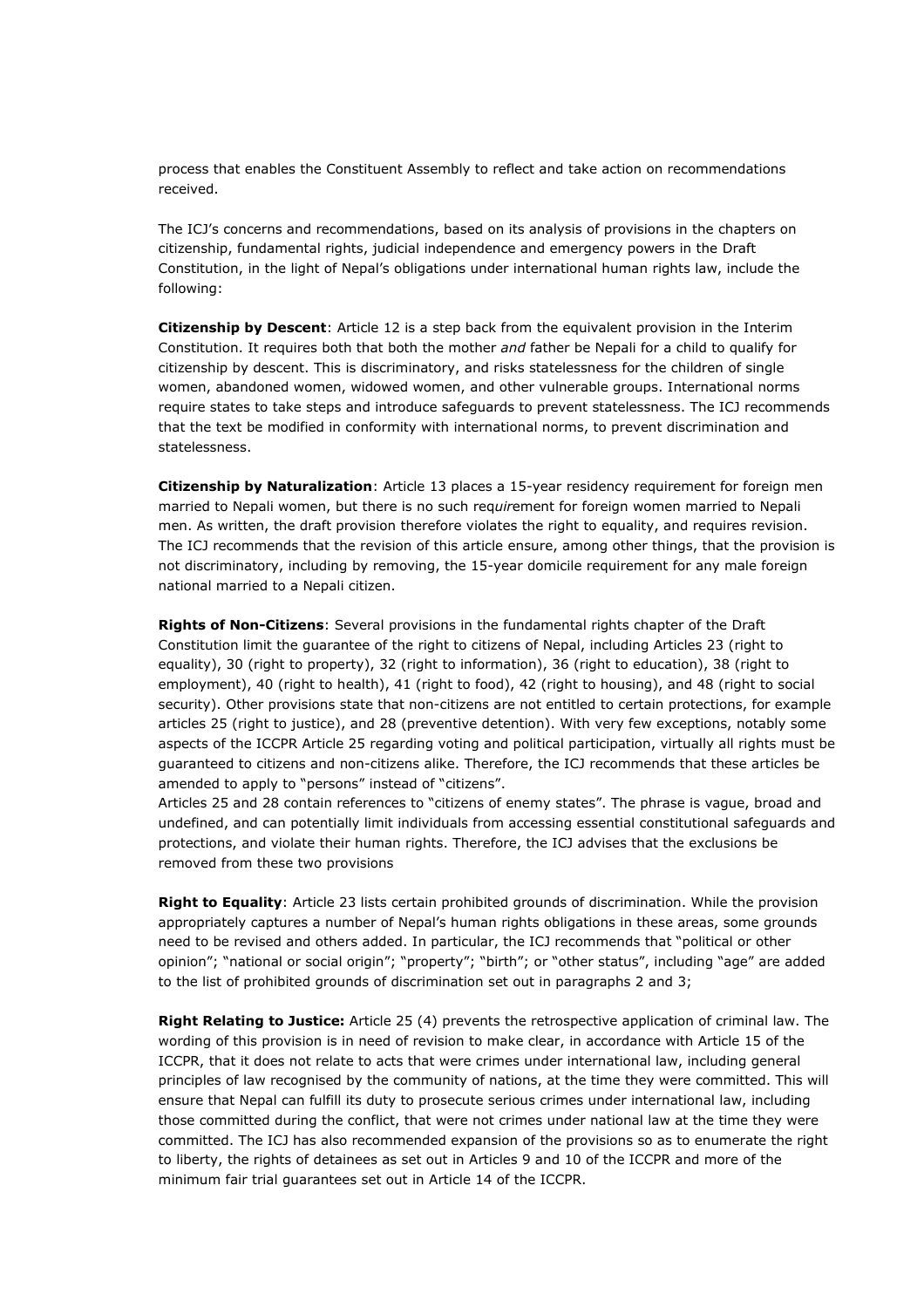**Right Against Torture and Other Ill-Treatment:** Article 27, in its current form, only extends the prohibition of the torture and other ill-treatment of persons in detention and does not expressly prohibit cruel, inhuman or degrading *punishment*. Furthermore the wording of this Article does not guarantee victims the full range of reparations and remedy. Article 27 of the Draft Constitution must therefore be revised to ensure consistency with Nepal's obligations under the Convention against Torture and Other Cruel, Inhuman or Degrading Treatment or Punishment, the ICCPR, and the Convention on the Rights of the Child.

**Preventive Detention:** Article 28 allows for preventive detention when there is an "immediate threat to the sovereignty and integrity of Nepal" or "the law and order situation". Due to the risk of its arbitrary application and that it facilitates other human rights violations, the ICJ opposes the use of preventative security detention in peace-time and international law severely restricts its use to exceptional circumstances. In such circumstances the Human Rights Committee has clarified that it must be necessary and proportionate, and for the shortest permissible period of time. Its use in each case should be subject to judicial review, including by *habeas corpus* and accompanied by other safeguards against abuse. The detainee must have access to independent legal advice from a lawyer, of his or her choosing and be provided with the basis of the evidence against them. Therefore, it is advisable that Article 27 be deleted, or at the very least, amended so that it limits the possible resort to its use to times of declared public emergency that threaten the life of the nation, and in such times with r for the shortest time necessary, subject to review before an independent and impartial court and other safeguards against abuse, including access to a lawyer. The article, if maintained, should also provide for reparations for unlawful detentions.

**Compulsory Service**: Articles 34 and 52(c) both allow for "compulsory service for public purposes". It is advised that this reference be either removed, or revised to expressly incorporate the language of Article 6 of the ICESCR and Article 8(3) of the ICCPR, as well as the right to conscientious objection to military service, which the UN Human Rights Committee has clarified is part of Article 18 of the ICCPR. In addition, more procedural and substantive clarity about the nature of compulsory service and public purpose should be provided, ensuring that the provisions of the Article as a whole are consistent with Nepal's existing obligations under international human rights law.

**Economic, Social and Cultural Rights**: The ICJ recommends that articles 38 (employment and labour), 40 (health), 42 (housing), and 48 (social security) all be revised to ensure that they more fully reflect Nepal's obligations under international human rights law, particularly under the International Covenant on Economic Social and Cultural Rights (ICESCR).

**Gender Equality**: The ICJ urges the Constituent Assembly to carefully review the provisions addressing gender equality in the Draft Constitution, including in particularly article 43, to ensure that the provisions respect, protect and fulfill the full range of women's rights in a manner that is consistent with international law – including explicit guarantees for equal pay for work of equal value, and replacing "rights relating to reproduction" with "reproductive rights" - and also prohibiting multiple, intersecting grounds of discrimination;

**Child Rights**: The ICJ urges the Constituent Assembly to re-examine Article 44 of the Draft Constitution and to revise it to ensure that it is framed in a manner that reflects the internationally recognised guiding principles for the protection of the rights of the child, including among others, the principle that the best of the child shall be the primary consideration in all actions concerning children.

**Limitation of the Right to Freedom and Public Communication**: The permissible grounds for limiting the freedom of opinion and expression enumerated in the Draft Constitution go well beyond the scope of those permissible pursuant the international obligations that Nepal has accepted. Furthermore, there is also no mention that restrictions of these rights must be limited to those that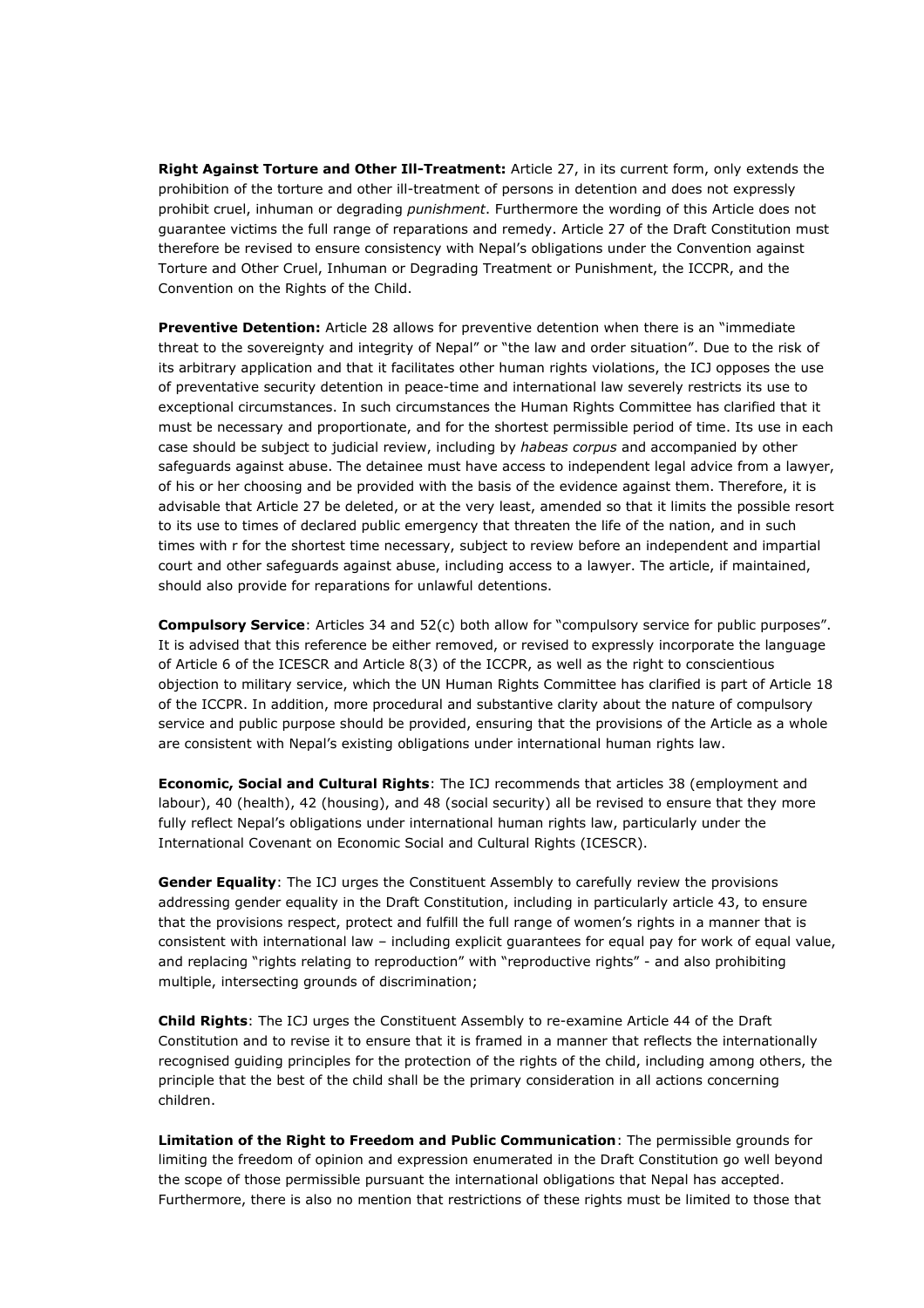are both necessary and of proportionate to fulfilling the grounds permitted by international law. The ICJ advises that the provisos to Article 22 and 24 of the draft Constitution must therefore be revised in conformity with Article 19 of the ICCPR.

**Limitations to the Right to Information**: The current draft of Article 32, states that the right to information does not extend to "any matter about which confidentiality is to be maintained according to law". The ICJ urges that the proviso to Article 32 be deleted, and that the Constituent Assembly ensure that any description of permissible limitations to the right to information makes clear that the permissible limitations to this right must be prescribed by law and be, both, necessary and proportionate to ensure respect of the rights or reputations of others, the protection of national security or of public order (*ordre public*), or of public health or morals.

**Derogations During Emergencies**: Presently, the Draft Constitution allows for the derogation of a range of rights during a broad range of situations. The ICJ urges the government to review and amend Article 268 (9) of the Draft Constitution to narrow the circumstances for the invocation of an emergency to those provided for in Article 4 of the ICCPR and to clarify that that any restriction of a right owing to an emergency must be temporary, non-discriminatory, complaint with Nepal's obligations under international law and both necessary and proportionate to address the exigencies of the particular situation. Also to conform to international human rights law, the list of nonderogable rights must be augmented; and the provision must allow for judicial review of whether the derogation from a particular right and any associated derogating measures are lawful, necessary, proportionate and non-discriminatory.

**Right to Remedy for Violations of Fundamental Rights**: Article 51 guarantees the right to constitutional remedy, but is insufficient to ensure respect for Nepal's obligations, including under Article 2 of the ICCPR and ICESCR, the right to a remedy for human rights violations. The ICJ recommends that the CA add a provision, in accordance with its international obligations, that ensures that any person whose rights or freedoms are violated shall have access to an effective remedy and a right to adequate reparations (compensation, restitution, rehabilitation, satisfaction and guarantees of non-repetition).

Furthermore, the phrases "provided by the law," "prescribed by the law" and "in accordance with the law" are used in a number of the proposed articles set out in the Draft Constitution. The ICJ urges the CA to clarify that remedies are available for violations all fundamental rights in the Draft Constitution, even absent legislation. Where legislation is required, the government must pass a law in accordance with the constitution and international obligations within a reasonable time frame. Not doing so would amount to a violation of the substantive right in itself, as well as the internationally guaranteed right to a remedy.

**Pardons and Clemency:** The Draft Constitution entrusts the President with sweeping authority to grant pardons and clemency. The ICJ is concerned that the provision as drafted could be used as a basis to pardon individuals responsible for grave violations of human rights, thus entrenching impunity for such crimes and infringing victims' rights to access and to remedy. The ICJ therefore urges the CA to reconsider the wording of this provision, and to ensure that full pardons and clemency cannot be granted for crimes under international law including war crimes, crimes against humanity, genocide, torture, and enforced disappearance.

**Independence of the Judiciary**: An independent and impartial judiciary is one of the prerequisites for the effective protection of human rights. The ICJ recommends that the Draft Constitution contain an explicit and binding provision guaranteeing judicial independence in line with international standards and best practices.

**Impeachment of Judges**: Many grounds for the impeachment of judges in Articles 135 and 146 of the Draft Constitution are vague and therefore easily prone to political manipulation: for example,